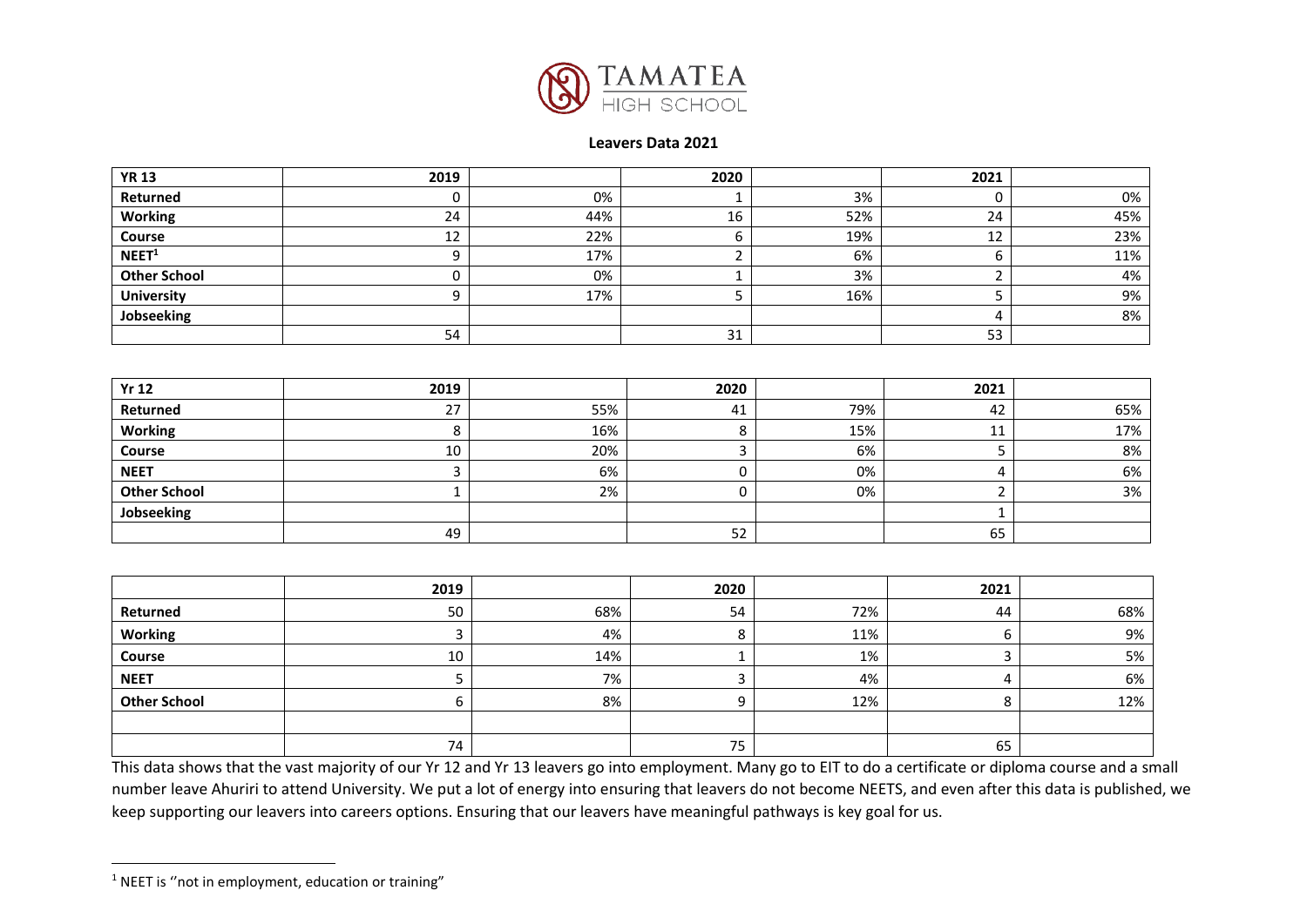## Achievement in NCEA and UE: Tamatea High School

**PR2 - Enrolment Based Cumulative Overall Results** 

|                         |                          |                          | <b>Tamatea High School</b> |               |                          |                          | <b>National</b>          | Decile 1-3    |                          |                          |                          |               |
|-------------------------|--------------------------|--------------------------|----------------------------|---------------|--------------------------|--------------------------|--------------------------|---------------|--------------------------|--------------------------|--------------------------|---------------|
| <b>Academic</b><br>Year | Year 11<br><b>NCEAL1</b> | Year 12<br><b>NCEAL2</b> | Year 13<br><b>NCEAL3</b>   | Year 13<br>UE | Year 11<br><b>NCEAL1</b> | Year 12<br><b>NCEAL2</b> | Year 13<br><b>NCEAL3</b> | Year 13<br>UE | Year 11<br><b>NCEAL1</b> | Year 12<br><b>NCEAL2</b> | Year 13<br><b>NCEAL3</b> | Year 13<br>UE |
| 2017                    | 84.5                     | 92.5                     | 63.4                       | 24.4          | 75.0                     | 78.5                     | 65.5                     | 48.9          | 63.4                     | 71.4                     | 55.6                     | 27.4          |
| 2018                    | 69.6                     | 75.5                     | 69.0                       | 29.3          | 72.4                     | 77.6                     | 66.1                     | 48.9          | 58.4                     | 69.5                     | 56.9                     | 27.8          |
| 2019                    | 50.7                     | 77.8                     | 59.6                       | 23.4          | 70.6                     | 77.5                     | 67.3                     | 49.3          | 58.6                     | 69.7                     | 59.4                     | 29.8          |
| 2020                    | 71.2                     | 83.3                     | 81.5                       | 22.2          | 71.8                     | 80.1                     | 72.1                     | 53.4          | 64.7                     | 73.7                     | 66.9                     | 32.7          |
| 2021                    | 61.4                     | 69.5                     | 62.5                       | 12.5          | 69.2                     | 77.9                     | 70.5                     | 51.9          | 59.7                     | 69.8                     | 62.9                     | 30.2          |

Our level 2 and level 3 results were down on 2020 which follows a trend across the country. We know that keeping ākonga at school is critical to their results, but not easy after successive lockdowns and students going into paid employment.

## PR2 - Enrolment Based Cumulative Results by Gender

|                         |                          |                          | <b>Tamatea High School</b> |               | <b>National</b>          |                          |                          |                          | Decile 1-3               |                          |                          |               |
|-------------------------|--------------------------|--------------------------|----------------------------|---------------|--------------------------|--------------------------|--------------------------|--------------------------|--------------------------|--------------------------|--------------------------|---------------|
| <b>Academic</b><br>Year | Year 11<br><b>NCEAL1</b> | Year 12<br><b>NCEAL2</b> | Year 13<br><b>NCEAL3</b>   | Year 13<br>UE | Year 11<br><b>NCEAL1</b> | Year 12<br><b>NCEAL2</b> | Year 13<br><b>NCEAL3</b> | Year <sub>13</sub><br>UE | Year 11<br><b>NCEAL1</b> | Year 12<br><b>NCEAL2</b> | Year 13<br><b>NCEAL3</b> | Year 13<br>UE |
| Male                    |                          |                          |                            |               |                          |                          |                          |                          |                          |                          |                          |               |
| 2017                    | 84.0                     | 93.3                     | 52.4                       | 14.3          | 71.0                     | 75.5                     | 60.1                     | 42.1                     | 60.1                     | 68.4                     | 49.9                     | 21.5          |
| 2018                    | 64.0                     | 70.0                     | 66.7                       | 25.0          | 68.2                     | 74.2                     | 61.0                     | 42.4                     | 54.3                     | 65.9                     | 53.2                     | 22.3          |
| 2019                    | 32.4                     | 93.8                     | 58.8                       | 17.6          | 66.5                     | 74.7                     | 62.3                     | 42.2                     | 54.3                     | 67.4                     | 55.2                     | 22.7          |
| 2020                    | 60.6                     | 70.4                     | 80.0                       | 10.0          | 69.6                     | 77.8                     | 68.5                     | 46.8                     | 61.6                     | 71.1                     | 64.5                     | 25.9          |
| 2021                    | 58.3                     | 76.9                     | 52.2                       | 8.7           | 67.0                     | 76.0                     | 66.8                     | 45.5                     | 57.0                     | 67.9                     | 58.4                     | 22.4          |
| <b>Female</b>           |                          |                          |                            |               |                          |                          |                          |                          |                          |                          |                          |               |
| 2017                    | 84.8                     | 91.9                     | 75.0                       | 35.0          | 79.2                     | 81.5                     | 70.5                     | 55.2                     | 66.7                     | 74.3                     | 60.7                     | 32.7          |
| 2018                    | 74.2                     | 78.8                     | 70.6                       | 32.4          | 76.8                     | 81.0                     | 70.7                     | 54.8                     | 62.8                     | 72.9                     | 60.1                     | 32.4          |
| 2019                    | 70.6                     | 69.0                     | 60.0                       | 26.7          | 74.9                     | 80.2                     | 71.9                     | 55.8                     | 62.9                     | 72.0                     | 62.9                     | 35.8          |
| 2020                    | 81.8                     | 96.3                     | 82.4                       | 29.4          | 74.1                     | 82.4                     | 75.5                     | 59.6                     | 67.8                     | 76.3                     | 69.0                     | 38.8          |
| 2021                    | 63.6                     | 65.6                     | 76.5                       | 17.6          | 71.5                     | 79.8                     | 74.0                     | 57.7                     | 62.7                     | 71.7                     | 67.0                     | 37.3          |

On the whole our girls do better in NCEA than our boys, some of our boys take two years to get a qualification, but the important thing shown by our leaver stats is that they often go into employment. This is the most important thing to us.